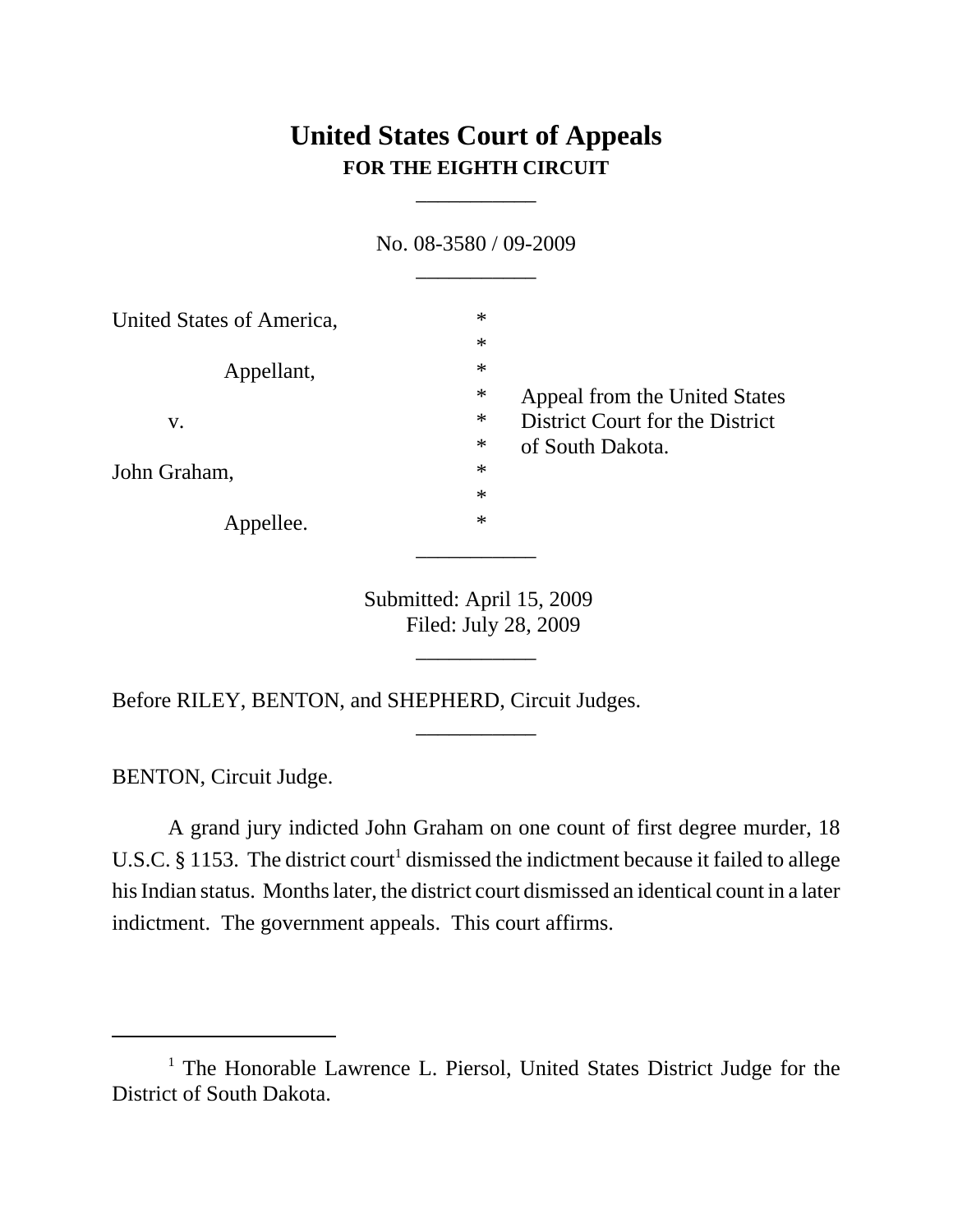In 2003, a grand jury charged:

On or about the 12th day of December, 1975, near Wanblee, in Indian Country, in the District of South Dakota, the defendants, Fritz Arlo Looking Cloud, an Indian, and John Graham, a/k/a John Boy Patton, willfully, deliberately, maliciously, and with premeditation and malice aforethought, did unlawfully kill and aid and abet the unlawful killing of Annie Mae Aquash, a/k/a Annie Mae Pictou, by shooting her with a firearm, in violation of 18 U.S.C. §§ 1111, 1153, and 2.

While the indictment alleged that Looking Cloud was Indian, it did not allege Indian status as to Graham or the victim. Graham made a pretrial motion to dismiss the indictment, which the court granted. The government appeals.

In 2008, a grand jury again indicted Graham on first degree murder. Count I and II of the indictment brought new charges; Count III, the same charge as the 2003 indictment, did not allege that Graham is Indian.<sup>2</sup> Graham moved to dismiss all charges. The court dismissed Count III, preserving Counts I and II for trial. The government appeals the interlocutory dismissal of Count III.

 $2$  The 2008 indictment for first degree murder alleges:

Count I: Only Graham is an Indian, citing 18 U.S.C. § 1153;

Count II: Only Aquash is an Indian, citing 18 U.S.C. § 1152;

Count III: Graham aided and abetted certain Indians, citing 18 U.S.C. § 1153.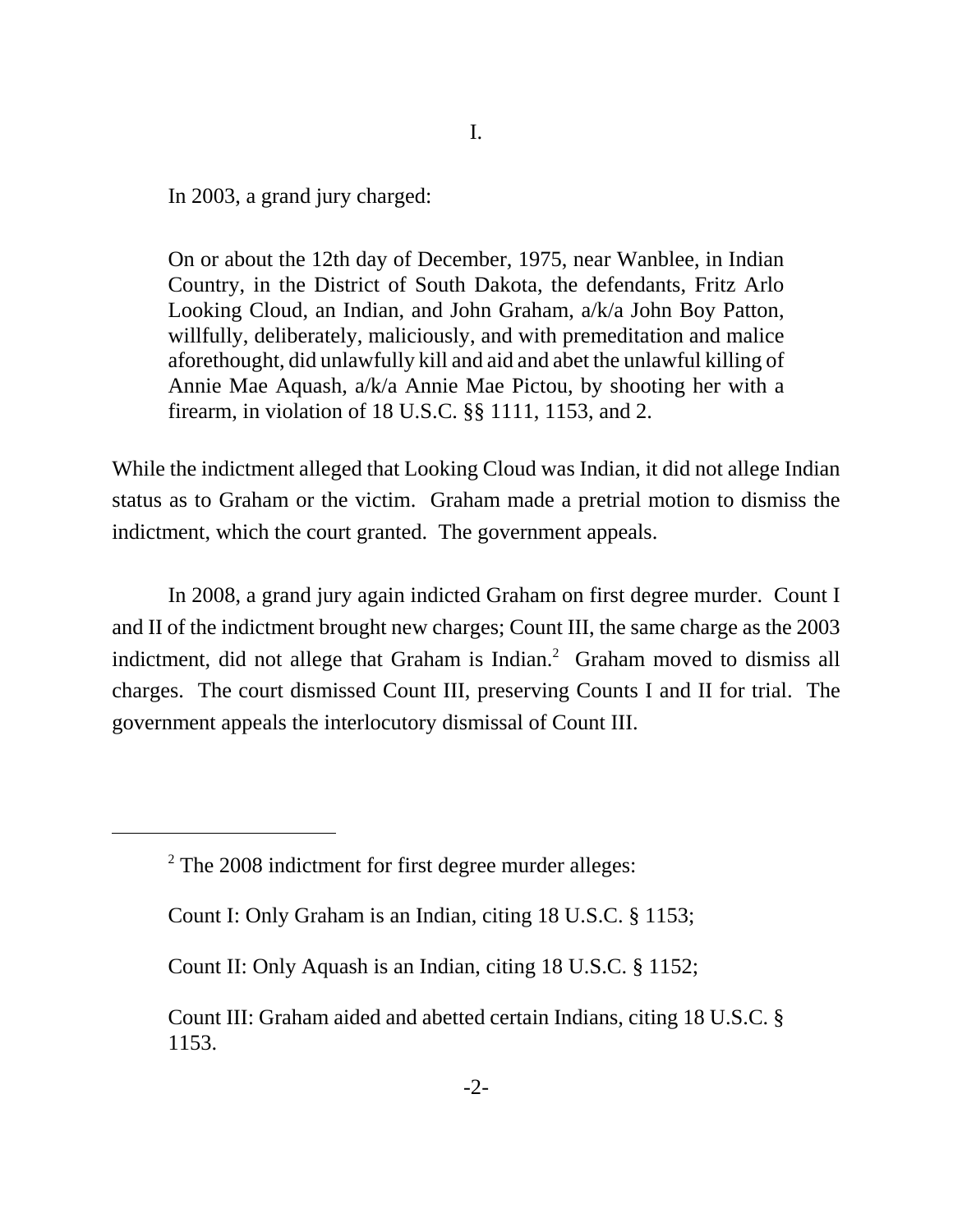Jurisdiction being proper under 28 U.S.C. § 1291 and 18 U.S.C. § 3731, this court consolidated the government's appeals from the dismissals of both the 2003 indictment and Count III of the 2008 indictment.

## II.

This court reviews "*de novo* the district court's decision to grant [a] motion to dismiss the indictment." *United States v. Keeney*, 241 F.3d 1040, 1042 (8th Cir. 2001). The Fifth Amendment states: "No person shall be held to answer for a capital, or otherwise infamous crime, unless on a presentment or indictment of a Grand Jury . . . ." **U.S. Const. amend V**. Generally, the words "presentment" and "indictment" are interchangeable under the Fifth Amendment. *See Hale v. Henkel*, 201 U.S. 43, 60-61 (1906).

"An indictment is sufficient if it contains 'all of the essential elements of the offense charged, fairly informs the defendant of the charges against which he must defend, and alleges sufficient information to allow a defendant to plead a conviction or acquittal as a bar to subsequent prosecution.'" *United States v. Sohn*, 567 F.3d 392, 394 (8th Cir. 2009), *quoting United States v. Cavins*, 543 F.3d 456, 458 (8th Cir. 2008).

The Indian Major Crimes Act, 18 U.S.C. § 1153, extends federal jurisdiction over specific offenses committed by Indians in Indian Country:

Any Indian who commits against the person or property of another Indian or other person any of the following offenses, namely, murder . . . shall be subject to the same law and penalties as all other persons committing any of the above offenses, within the exclusive jurisdiction of the United States.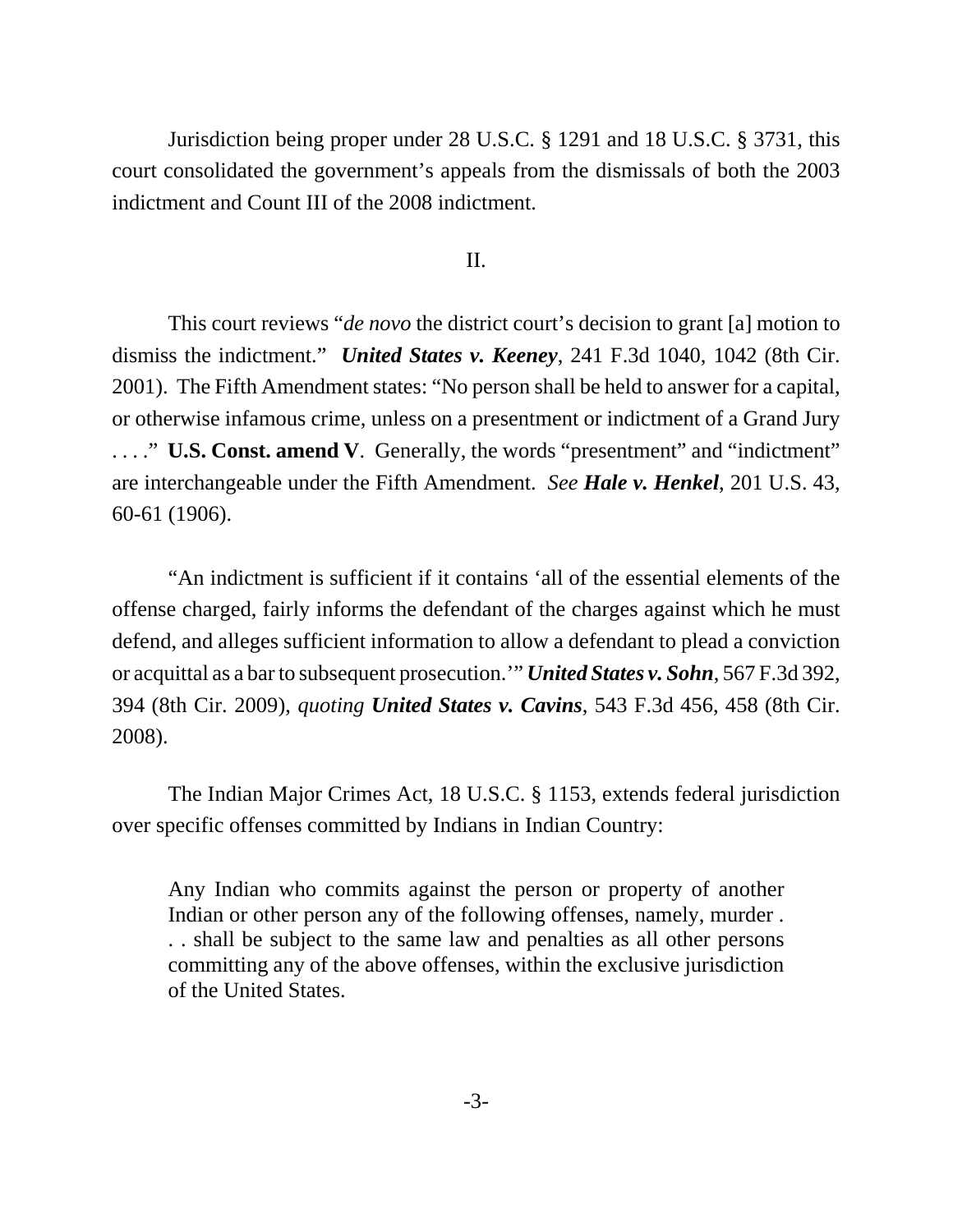The government argues that the district court erred in dismissing the indictments, because the failure to allege Indian status under § 1153 does not bar federal jurisdiction. *See United States v. Pemberton*, 405 F.3d 656, 659 (8th Cir. 2005) (holding that "the alleged dispute over [the defendant's] Indian status did not deprive the district court of jurisdiction"); *United States v. White Horse*, 316 F.3d 769, 772 (8th Cir. 2003) (concluding that the defendant's "assertion that he is an Indian is relevant to the matter of proof but irrelevant on the matter of jurisdiction"). *See also United States v. Beck*, 250 F.3d 1163, 1165 (8th Cir. 2001) ("jurisdictional" elements such as an interstate nexus are not truly jurisdictional because they do not affect a court's constitutional or statutory power to adjudicate a case). *Pemberton* and *White Horse* establish that the court has subject matter jurisdiction; however, they do not control the issue in this case – whether the indictments sufficiently state a violation of § 1153.

The Tenth Circuit considered the sufficiency of an indictment that failed to allege a defendant's Indian status under the Indian Country Crimes Act, 18 U.S.C. 1152.3 *United States v. Prentiss*, 206 F.3d 960, 962 (10th Cir. 2000), *rev'd on other grounds*, 256 F.3d 971, 985 (10th Cir. 2001) (en banc). The panel reversed the conviction, holding "the Indian status of the defendant and victim are essential elements under 18 U.S.C. § 1152, which must be alleged in the indictment and established by the government at trial. Because [the defendant's] indictment did not allege these elements, it is insufficient." *Id*. at 966. *Accord United States v. Hilderbrand*, 261 F.2d 354, 357 (9th Cir. 1958) (dismissing an § 1153 indictment that "did not allege that appellant or victim of the accused was an Indian").

<sup>&</sup>lt;sup>3</sup> The Indian Country Crimes Act, 18 U.S.C. § 1152, provides federal jurisdiction for crimes occurring within Indian country between an Indian and a non-Indian.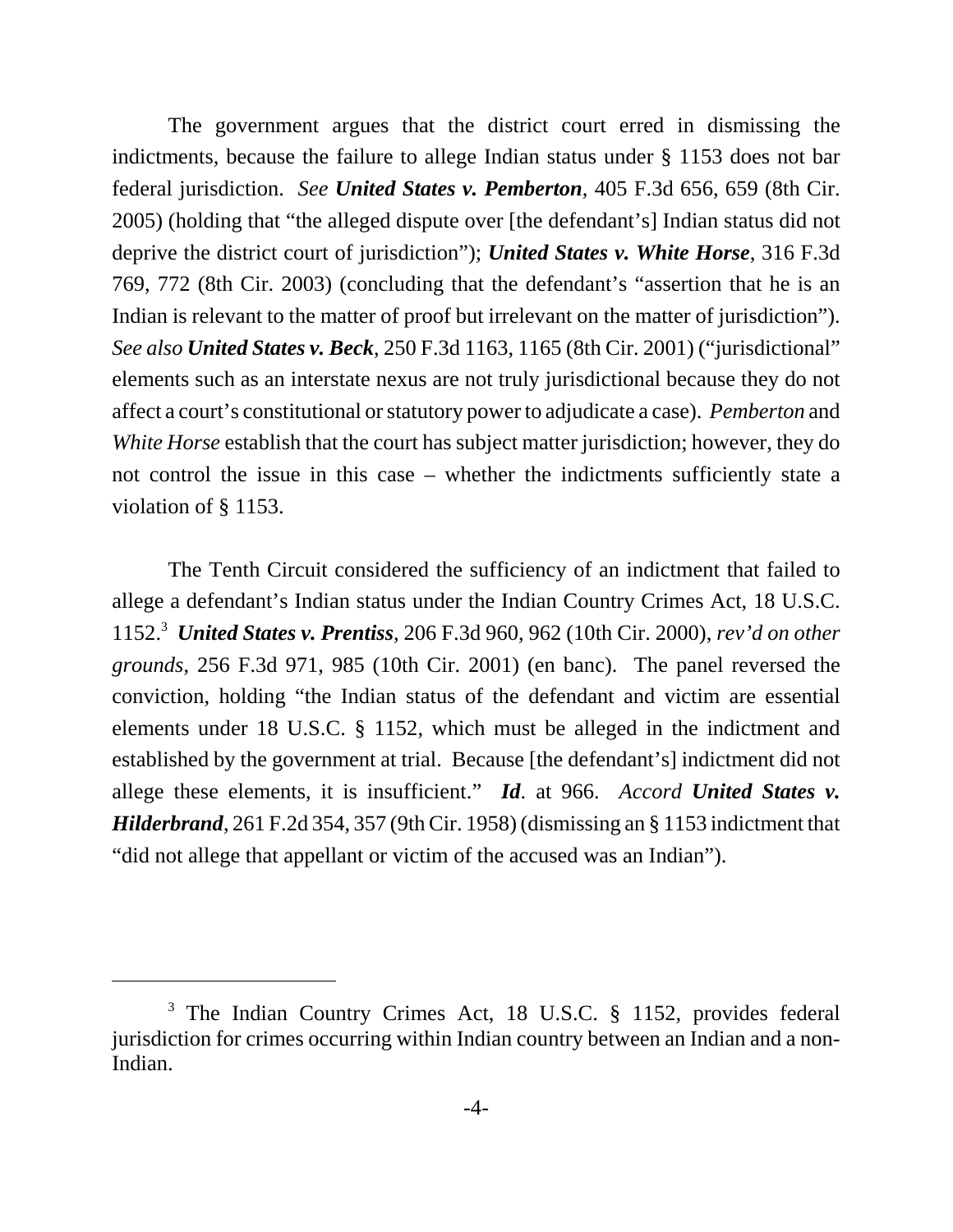In a Ninth Circuit case, the defendant argued, post-trial, that the § 1153 indictment was defective because it failed to state that he was an Indian. *United States v. James*, 980 F.2d 1314, 1316 (9th Cir. 1992). The court noted that "[w]hen the indictment is questioned *prior* to trial, reference to a statute cannot cure a defect in the indictment where it fails to allege the elements of the crime." *Id*. at 1318, *citing United States v. Kurka*, 818 F.2d 1427, 1431 (9th Cir. 1987). By "the liberal standard of review" for an indictment challenged post-trial, however, the indictment "adequately" alleged the necessary elements of the crime by including a reference to the statute. *Id*.

In this case, Graham's pretrial motions challenged the sufficiency of the failure to allege his Indian status. The plain language of § 1153 covers any "Indian" who commits murder. This court concludes that the indictments are deficient because Graham's Indian status is an essential element of § 1153.

The government also argues that the court erred in dismissing the indictment because Graham can be charged as an aider-and-abettor. Looking Cloud was properly indicted under § 1153. *See United States v. Looking Cloud*, 419 F.3d 781, 785 n.3 (8th Cir. 2005). The government claims that liability extends to Graham without an allegation of Indian status. The law provides that

a) Whoever commits an offense against the United States or aids, abets, counsels, commands, induces or procures its commission, is punishable as a principal.

b) Whoever willfully causes an act to be done which if directly performed by him or another person would be an offense against the United States, is punishable as a principal.

18 U.S.C. § 2.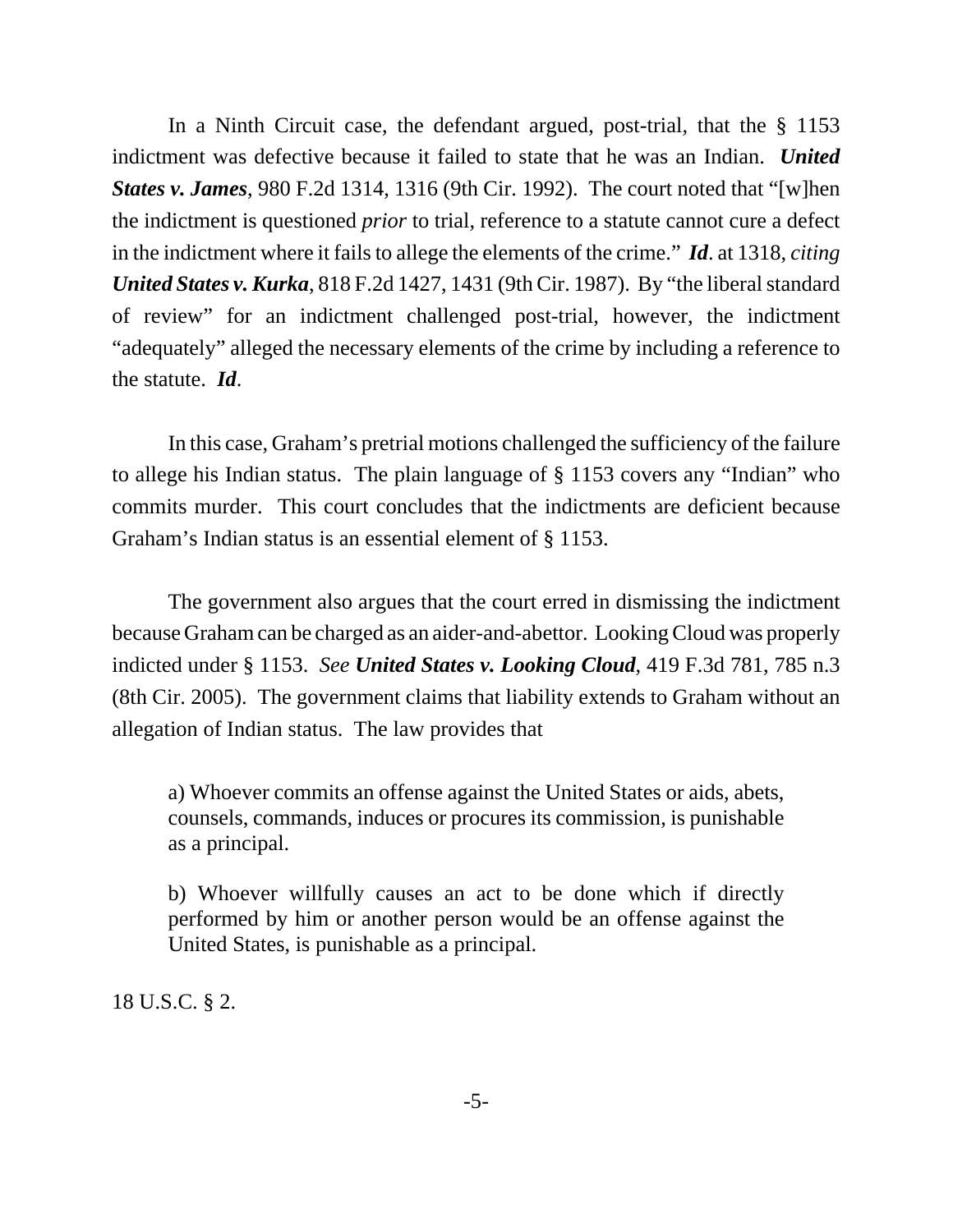The government cites no authority applying aider-and-abettor liability in the Indian law context. *See United States v. Rector*, 538 F.2d 223, 225 (8th Cir. 1976) (stating that 18 U.S.C. § 2 is generally applicable to the entire criminal code); *United States v. Sigalow*, 812 F.2d 783, 785 (2d Cir. 1987) ("A defendant can be convicted as an aider and abettor without proof that he participated in each and every element of the offense."); *United States v. Standefer*, 610 F.2d 1076, 1085 (3d Cir. 1979) (en banc) (affirming conviction of private citizen as aider and abettor under statute prohibiting government officials from receiving gifts); *United States v. Lester*, 363 F.2d 68, 73 (6th Cir. 1966) (affirming convictions for aiding and abetting police officers in conspiracy even though defendants could not act under "color of law").

This court has considered accomplice liability under the Indian Major Crimes Act. *United States v. Norquay*, 905 F.2d 1157, 1159-63 (8th Cir. 1990). There, the defendant, an Indian, pled guilty to burglary under § 1153. This court addressed whether he should be sentenced under Minnesota or federal law. The defendant argued that, because his non-Indian accomplice could be prosecuted only under Minnesota law, he should be sentenced under Minnesota law to avoid disparate treatment. This court reasoned that Federal Sentencing Guidelines applied, but agreed that the accomplice could not be federally prosecuted:

Defendant is correct that his non-Indian accomplice is outside the reach of federal jurisdiction because the victim of the burglary was also a non-Indian. *United States v. McBratney*, 104 U.S. 621, 26 L. Ed. 869 (1881) (Congress did not assume jurisdiction over crimes committed within Indian country by non-Indians against other non-Indians in 18 U.S.C. § 1152 and therefore the states have jurisdiction over these offenses) (*McBratney*); *see United States v. Antelope*, 430 U.S. 641, 644 n.4, 97 S.Ct. 1395, 1397 n.4, 51 L. Ed. 2d 701 (1977).

*Id*. at 1162. *Accord United States v. Dodge*, 538 F.2d 770, 775-76 (8th Cir. 1976) (reversing burglary conviction involving non-Indians for lack of jurisdiction); *United*